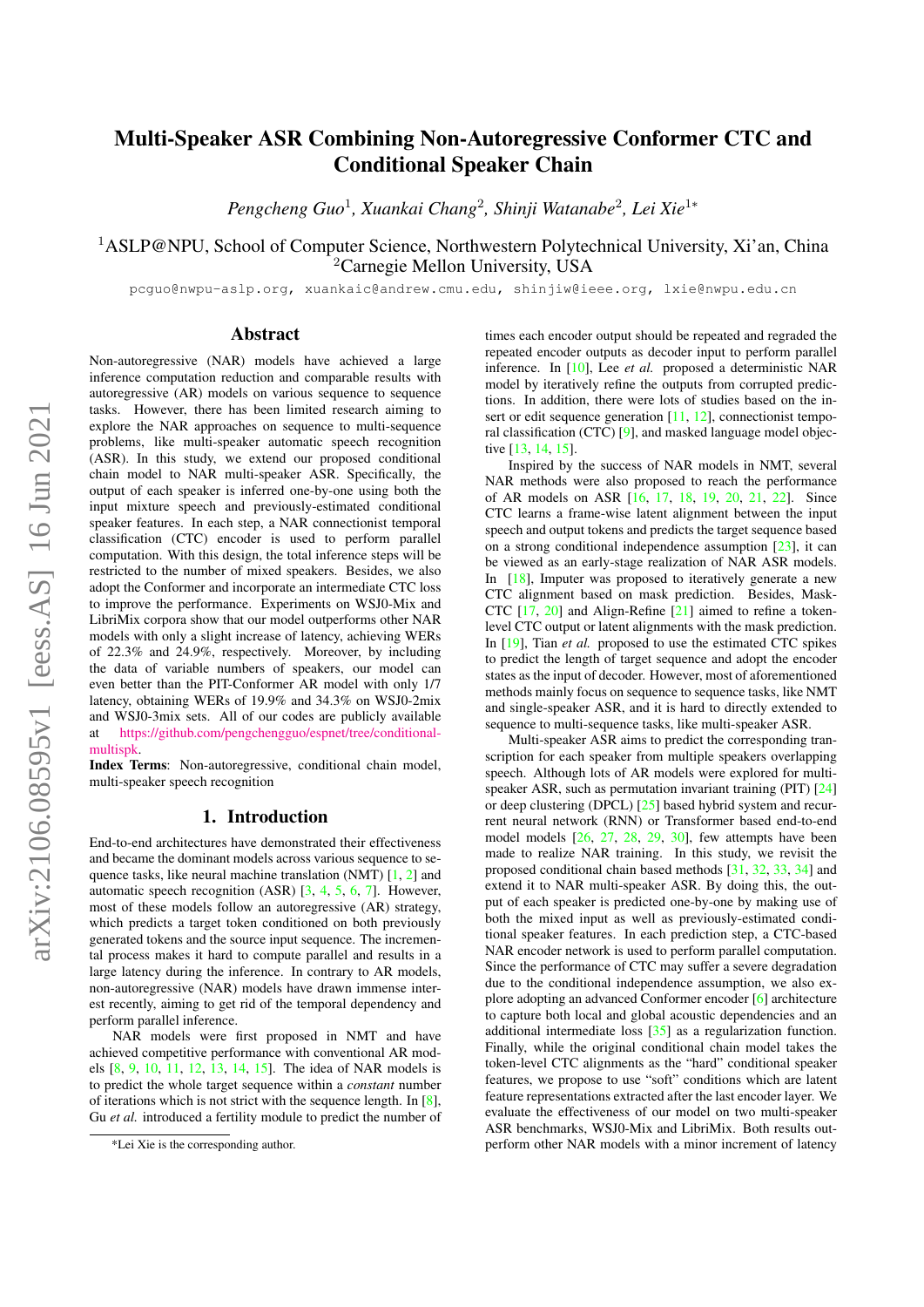<span id="page-1-2"></span>and even achieve comparable results with the AR models.

# 2. End-to-end Multi-speaker ASR

We briefly introduce the end-to-end multi-speaker ASR in this section. Given the input features of the mixture speech  $X =$  ${x_1, \ldots, x_T}$ , where T means the number of frames, the target is to directly predict the transcriptions  $\mathbf{Y} = \{\mathbf{Y}^1, \dots, \mathbf{Y}^J\}$ for different speakers, where  $J$  refers to the number of mixed speakers. In [\[26,](#page-4-25) [28\]](#page-4-27), an end-to-end multi-speaker ASR model was proposed, which is based on the joint CTC/attention-based encoder-decoder framework [\[36\]](#page-4-35). The encoder of the model consists of a mixture encoder, speaker-dependent (SD) encoders, and a recognition encoder. For a mixture speech  $X$ , the encoder output can be formulated as:

$$
\mathbf{H} = \text{Encoder}_{\text{Mix}}(\mathbf{X}),\tag{1}
$$

$$
\mathbf{H}^{j} = \text{Encoder}_{SD}^{j}(\mathbf{H}), j = 1, \dots, J,
$$
 (2)

$$
\mathbf{G}^{j} = \text{Encoder}_{\text{Rec}}(\mathbf{H}^{j}), j = 1, \dots, J.
$$
 (3)

Firstly, the mixture encoder in Eq. [\(1\)](#page-1-0) encodes the input features as hidden representations  $H$  of the mixture speech. Then,  $J$ speaker-different encoders extract each speaker's speech representation  $\mathbf{H}^{j}$  from the mixture representation. Next, the recognition encoder maps speech representations of each speaker into the high-level embeddings  $G^j$ . Following the encoder, a CTC objective function is used to train the encoder and determine the best permutation  $\hat{\pi}$  of the embeddings by permutation invariant training (PIT) [\[37\]](#page-4-36):

$$
\hat{\pi} = \arg\min_{\pi \in \mathcal{P}} \sum_{j} \text{Loss}_{\text{CTC}}(\mathbf{G}^j, \mathbf{Y}^{\pi(j)}), \ j = 1, \dots, J, \quad (4)
$$

where  $Y^j$  is the j-th reference transcription and  $P$  means the set of all permutations on  $\{1, \ldots, J\}$ .

After encoder, an attention-based decoder takes each highlevel embedding  $G^j$  and generates the hypothesis  $\widetilde{\mathbf{Y}}^j$ . The computation of the decoder is:

$$
\mathbf{c}_n^j = \text{Attention}(\mathbf{e}_{n-1}^j, \mathbf{G}^j),\tag{5}
$$

$$
\mathbf{e}_n^j = \text{Update}(\mathbf{e}_{n-1}^j, \mathbf{c}_{n-1}^j, \widetilde{y}_{n-1}^j),\tag{6}
$$

$$
\widetilde{y}_n^j \sim \text{Decoder}(\mathbf{e}_n^j, \widetilde{y}_{n-1}^j),\tag{7}
$$

in which  $c_n^j$  denotes the context vector and  $e_n^j$  is the hidden state of the decoder at step  $n$ . The permutation computed in the CTC step (as in Eq.  $(4)$ ) also plays an important role in the decoder, determining the order of the reference sequences for the cross-entropy (CE) loss function and the input history of teacher-forcing training. The final loss function is a combination of the CTC loss and the decoder CE loss:

$$
\mathcal{L} = \sum_{j} \left( \lambda \text{Loss}_{\text{CTC}}(\mathbf{G}^{j}, \mathbf{Y}^{\hat{\pi}(j)}) + (3) \right)
$$
  

$$
(1 - \lambda) \text{Loss}_{\text{Attn}}(\widetilde{\mathbf{Y}}^{j}, \mathbf{Y}^{\hat{\pi}(j)}) \right),
$$

where  $\lambda$  is an interpolation factor to scale different losses.

# 3. Non-autoregressive Multi-speaker ASR

End-to-end models proposed in Section [2](#page-1-2) mainly focus on an AR strategy, which will be cumbered with a complex computation and large latency problems. Although an encoder-only CTC framework can be regarded as a NAR model, the system may be susceptible to performance degradation due to the conditional independence assumption. In this study, we revisit our proposed conditional speaker chain based method for NAR multi-speaker ASR. The improved model consists of a conditional speaker chain module and Conformer CTC encoders. While the conditional speaker chain explicitly models the relevance between outputs of different iterations, the Conformer CTC aims to conduct NAR computation in each single step. The total inference steps are restricted to the number of mixed speakers. In addition, we also explore incorporating an intermediate CTC loss as a regularization function to further improve the system performance.

### 3.1. Conformer Encoder

<span id="page-1-0"></span>Conformer encoder [\[6\]](#page-4-5) is a stacked multi-block architecture, which includes a multihead self-attention (MHSA) module, a convolution (CONV) module, and a pair of positionwise feedforward (FNN) module in the Macaron-Net style. While the MHSA learns the global context, the CONV module efficiently captures the local correlations synchronously. Since the Conformer encoder has shown consistent improvement over a wide range of end-to-end speech processing applications [\[7\]](#page-4-6), we expect it to compensate for the modeling capacity of CTC and improve the system performance.

### 3.2. Intermediate CTC Loss

<span id="page-1-1"></span>In [\[35\]](#page-4-34), Lee *et al.* proposed a simple but efficient auxiliary loss function for CTC based ASR models, named intermediate CTC loss. The main idea of intermediate CTC loss is to choose an intermediate layer within the encoder network and induce a subnetwork by skipping all higher layers after the selected layer. By computing the additional CTC loss w.r.t the output of intermediate layer, the sub-network relies more on the lower layers instead of the higher layers, which can regularize the model training. Choosing the  $m$ -th layer from a  $L$ -layer encoder network, its output can be defined as  $\mathbf{H}_m^j$ . Thus, the final loss of our model becomes:

$$
\mathcal{L} = \sum_{j} \left( (1 - \lambda) \text{Loss}_{\text{CTC}}(\mathbf{G}^{j}, \mathbf{Y}^{\pi(j)}) + \lambda \text{Loss}_{\text{InterCTC}}(\mathbf{H}_{m}^{j}, \mathbf{Y}^{\pi(j)}) \right),
$$
\n(9)

<span id="page-1-4"></span>where  $\lambda$  refers to the weight of intermediate loss. In this work, we set  $\lambda$  equals to 0.1 and choose a middle layer of the Encoder<sub>Rec</sub> as the intermediate layer ( $m = L/2$ ).

#### 3.3. Conditional Chain Model

Fig. [1](#page-2-0) shows an overview of our model. Different from the AR models described in Section [2,](#page-1-2) we replace the SD encoders with a conditional speaker chain module (CondChain) and predict the output of each speaker one-by-one. With a hidden mixture representation  $H$  computed in Eq.  $(1)$ , the CondChain module extracts each speaker's speech representation by taking advantage of both the mixture representation H and the previouslyestimated high-level embedding  $G^{j-1}$ :

<span id="page-1-3"></span>
$$
\mathbf{H}^{j} = \text{CondChain}(\mathbf{H}, \text{Embed}(\mathbf{G}^{j-1})), j = 1, \dots, J, (10)
$$

where  $G^{j-1}$ , obtaining from the Encoder<sub>Rec</sub> output for previous speaker, can be viewed as the speaker condition. The Embed module is a multi-layer fully connect layer aiming to project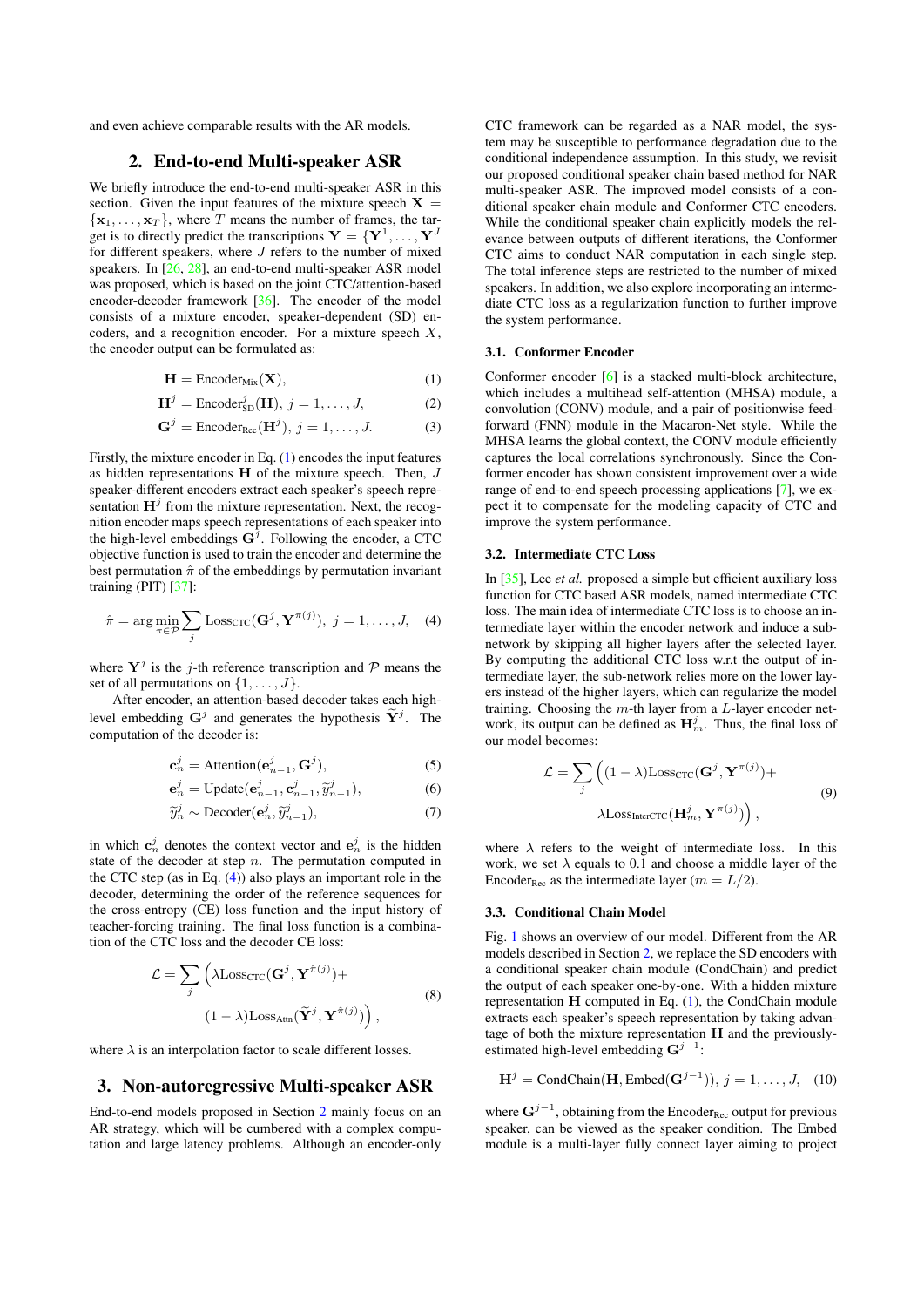<span id="page-2-0"></span>

Figure 1: *A overview of proposed conditional speaker chain based Conformer CTC model for NAR multi-speaker ASR. This figure shows a training procedure of a 3-speaker mixed waveform. The parameters of blocks with the same name are shared.*

the linguistic sequence  $G^{j-1}$  into the acoustic sub-space. In the first step, an all-zero vector will be initialized as the speaker condition. Besides, the long short-term memory (LSTM) layer also helps to provide all historic speaker conditions by the flowing states. With this design, we can successfully perform a NAR computation in each step and the total inference steps is a constant number equaling to the number of mixed speakers. Moreover, compared with other multi-speaker ASR methods, which have to fix the number of mixed speakers in the training data, our model can handle variable mixed data and further improve the performance. Algorithm [1](#page-2-1) outlines the training procedure of our proposed model.

### 4. Experiments

#### 4.1. Setup

The proposed models are evaluated on two commonly used simulated multi-speaker speech datasets.

WSJ0-Mix. The dataset can be divided into two categories, namely the 2-speaker scenario and 3-speaker scenario. In the 2 speaker scenario, we use the common benchmark called WSJ0- 2mix dataset introduced by  $[38]$  with a sampling rate of 16 KHz. The training and validation sets are generated by randomly selecting two utterances from different speakers from the WSJ0 si tr s partition, containing around 30 h and 10 h speech mixture, respectively. To mix the utterances, various signal-to-noise ratios (SNRs) are uniformly chosen from [0, 10] dB. For the test set, the mixture is similarly generated using utterances from the WSJ0 validation set si\_dt\_05 and evaluation set si\_et\_05, resulting in 5 h speech mixtures. For the 3-speaker experiments, similar methods are adopted except the number of speakers is three. LibriMix. Our methods are additionally tested on LibriMix, a recent open-source dataset for multi-speaker speech processing. The LibriMix data is created by mixing the source utterances randomly chosen from different speakers in LibriSpeech [\[39\]](#page-4-38) and the noise samples from WHAM! [\[40\]](#page-4-39). The SNRs of the mixtures are normally distributed with a mean of 0 dB and a standard deviation of 4.1 dB. LibriMix is composed of 2 speaker or 3-speaker mixtures, with or without noise condi-

### <span id="page-2-1"></span>Algorithm 1 Training procedure of our model

- 1: Initialize the model parameters  $\theta$  and a all-zero condition  $G<sup>0</sup>$  for the first step
- 2: Given hyper parameters

• learning rate  $\alpha$ , InterCTC loss weight  $\lambda$ 

- 3: Loading pre-trained model or not
- 4: while Epoch < TotalEpoch do
- 5: Given the input features  $X = \{x_1, \ldots, x_T\}$  of a mixture speech and the corresponding transcriptions  $Y =$  $\{Y^1, \ldots, Y^J\}$  of J different speakers
- 6: Forward the Encoder<sub>mix</sub> with  $X$  and obtain the mixture hidden representations of  $H$  using Eq. [\(1\)](#page-1-0)
- 7: **for**  $(i = 1; i < J; i++)$  **do**
- 8: Concatenate the H with previously-estimated condition  $G^{i-1}$  and forward the LSTM layer as in Eq. [\(10\)](#page-1-3)
- 9: Forward the Encoder<sub>rec</sub> with the output of LSTM layer
- 10: The output of  $Encoder_{rec}$  is used to compute the  $Loss<sub>CTC</sub>$  as well as determine the best permutation of transcriptions as in Eq. [\(4\)](#page-1-1)
- 11: The output of the intermediate layer in Encoder<sub>rec</sub> is used to compute the Loss<sub>InterCTC</sub> with above best transcription permutations
- 12:  $G^i$  will also be regarded as the condition for the prediction of the next speaker
- 13: end for
- 14: Update the model using Eq. [\(9\)](#page-1-4)
- 15: Epoch =  $E$ poch + 1

16: end while

17: return θ

tions. For fast evaluation, we conducted our experiments on the train-100 subset from Libri2Mix, which contains around 100 h of 2-speaker mixture speech.

All the proposed models are implemented with ESPnet [\[41\]](#page-4-40). We followed the ESPnet recipe to set the hyperparameters of the model. For all Transformer- and Conformerbased models, EncoderMix is comprised of two CNN blocks and EncoderRec contains 8 Transformer or Conformer layers, depending on the model choices. For non-conditional chain models, the EncoderSD is a 4-layer Transformer or Conformer network, while the CondChain is a 1-layer LSTM network with 1024 hidden units. The common parameters of the Transformer and Conformer layers are:  $d^{\text{head}} = 4, d^{\text{att}} = 256, d^{\text{ff}} = 2048$ for the number of heads, dimension of attention module, and dimension of feed-forward layer, respectively.

### 4.2. Results on WSJ0-Mix

In this part, we present the performance on the WSJ0-Mix corpus, which is shown in Table [1.](#page-3-0) To evaluate the effectiveness, we compare our conditional speaker chain based Conformer CTC model with a variety of systems including the hybrid systems, PIT-based end-to-end AR and NAR models, and conditional speaker chain based Transformer models. Since all PITbased models are unable to deal with variable numbers of speakers, only the results of 2-speaker scenario are presented. To make a fair comparison with NAR methods, the end-to-end AR models are decoded only with greedy search.

For the PIT-based AR models, PIT-Conformer (5) shows the best performance, achieving a word error rate (WER) of 22.4% on the WSJ0-2mix test set. When comparing the NAR models, PIT-Transformer-CTC (6), which is only trained with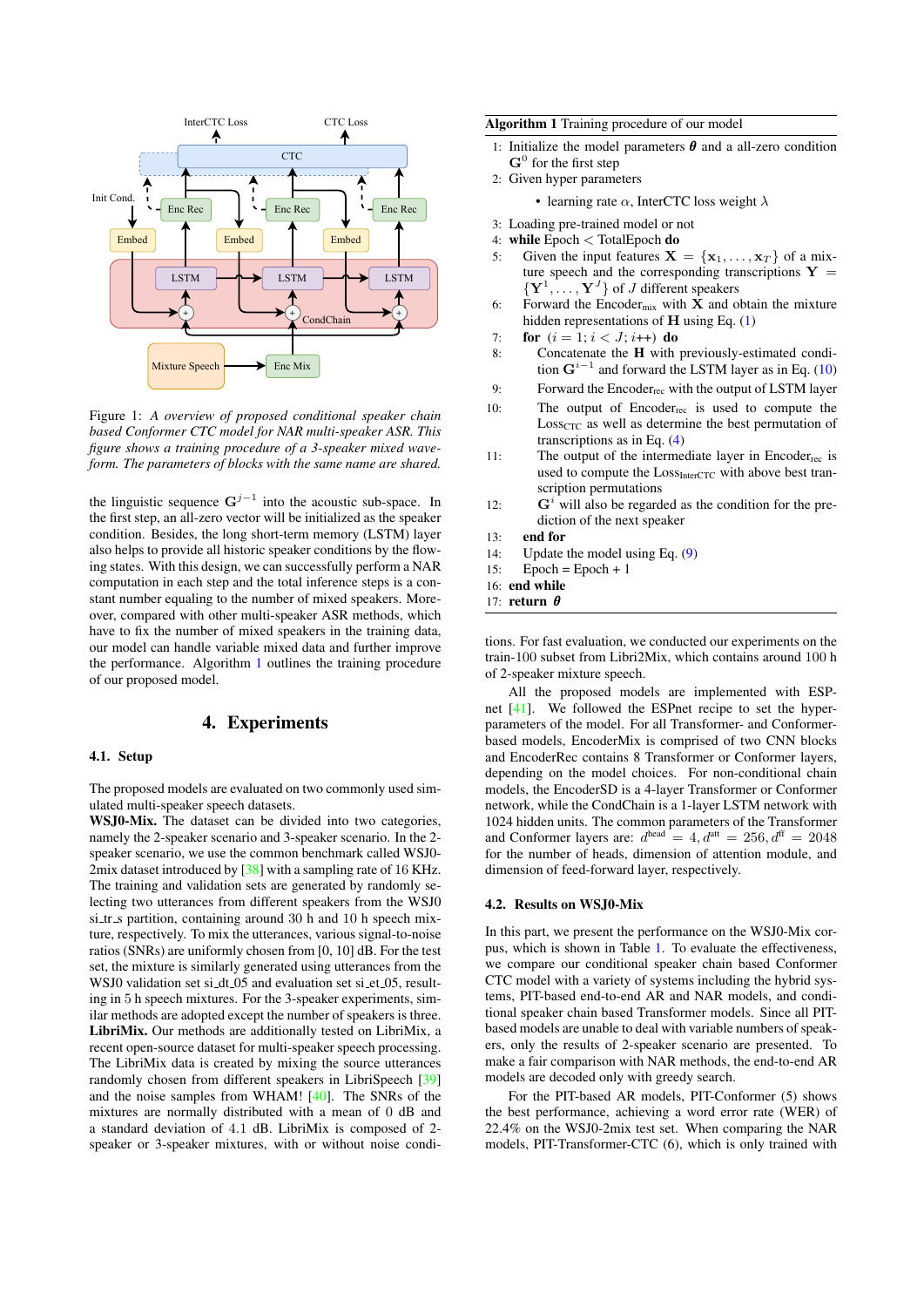<span id="page-3-0"></span>Table 1: *Word error rates (WERs) and real time factor (RTF) for multi-speaker speech recognition on WSJ0-Mix dataset. The RTF results are obtained by averaging the results of 5 decoding processes on CPUs.*

|                                                     | <b>Training Data</b> | WER $(\%)$ |           |               |  |
|-----------------------------------------------------|----------------------|------------|-----------|---------------|--|
| <b>Models</b>                                       |                      | WS.J0-2mix | WSJ0-3mix | RTF           |  |
| Hybrid model (w/ beam search)                       |                      |            |           |               |  |
| $(1)$ PIT-DNN-HMM $[24]$                            | WSJ0-2mix            | 28.2       |           |               |  |
| $(2)$ DPCL + DNN-HMM $[25]$                         | WSJ0-2mix            | 16.5       |           |               |  |
| E2E Autoregressive Model (w/ greedy search)         |                      |            |           |               |  |
| (3) PIT-RNN $[27]$ <sup>†</sup>                     | WSJ0-2mix            | 51.4       |           | 1.4293        |  |
| (4) PIT-Transformer $[33]$ <sup>†</sup>             | WSJ0-2mix            | 37.0       |           | 1.4695        |  |
| (5) PIT-Conformer                                   | WSJ0-2mix            | 22.4       |           | 1.3970        |  |
| E2E Non-autoregressive Model (w/ greedy search)     |                      |            |           |               |  |
| (6) PIT-Transformer-CTC                             | WSJ0-2mix            | 50.3       |           | 0.1091        |  |
| (7) Conditional-Transformer-CTC $[33]$ <sup>T</sup> | WSJ0-2mix            | 41.0       |           | 0.1293        |  |
| (8) Conditional-Transformer-CTC $[33]$ <sup>†</sup> | WSJ0-1&2&3mix        | 29.4       | 53.3      |               |  |
| (9) Conditional-Conformer-CTC                       | WSJ0-2mix            | 25.3       |           | 0.1824        |  |
| + hidden feature conditions                         | WSJ0-2mix            | 24.4       |           | 0.1758        |  |
| + InterCTC loss                                     | WSJ0-2mix            | 22.3       |           | 0.1854        |  |
| (10) Conditional-Conformer-CTC                      | $WSJ0-1&2&3mix$      | 23.4       | 39.1      | 0.1771/0.2096 |  |
| + hidden feature conditions                         | WSJ0-1&2&3mix        | 22.2       | 38.6      | 0.1741/0.2241 |  |
| + InterCTC loss                                     | WSJ0-1&2&3mix        | 19.9       | 34.3      | 0.1732/0.2088 |  |

†: The results are obtained by the same implementation in [\[33\]](#page-4-32) but w/o beam search and LM rescoring. When using both beam search and LM rescoring, the results are 14.9% / 37.9% of model (8) and 12.4% / 26.6% of model (10).

<span id="page-3-2"></span>Table 2: *Word error rates (WERs) for multi-speaker speech recognition on LibriMix dataset.*

| <b>Models</b>                                   | Dev  | Test |  |  |
|-------------------------------------------------|------|------|--|--|
| E2E Autoregressive Model (w/ greedy search)     |      |      |  |  |
| (1) PIT-Transformer                             | 34.8 | 36.0 |  |  |
| E2E Non-autoregressive Model (w/ greedy search) |      |      |  |  |
| (2) PIT-Transformer-CTC                         | 45.2 | 45.9 |  |  |
| (3) Conditional-Transformer-CTC                 | 32.7 | 33.3 |  |  |
| $(4)$ Conditional-Conformer-CTC + both          | 24.5 | 24.9 |  |  |

CTC loss, suffers a dramatic performance degradation (50.3%). There is no doubt that a pure CTC based encoder network can hardly model different speaker's speech simultaneously. When applying the conditional speaker chain based method, both model (7) and model (8) are better than PIT model. By combining the single and multi-speaker mixture speech, model (8) shows a significant improvement, whose WER is 29.5% on the WSJ0-2mix test set. For our conditional Conformer-CTC model (9), we explore two types of conditional features, including the "hard" CTC alignments and "soft" latent features after Encoder $_{\text{Rec}}$ . Both approaches are better than above models with only a ∼0.07 seconds increase of latency and applying the "soft" features achieves a WER of 24.4%. By incorporating the intermediate loss, we can obtain a superior WER of 22.3%, reaching a strong AR PIT-Conformer model (5). However, after combining latent feature conditions and the intermediate CTC loss, we don't get a further improvement. Finally, we also train our model on the data of variable numbers of speakers and obtain the best WERs of 19.9% and 34.3%, which are even better than model (5) with only 1/7 latency.

We further investigate the correlation between the hypothesis generation order and the source signal length (from long to short), as shown in Table [3.](#page-3-1) We find that only 251/3000 ut-

<span id="page-3-1"></span>Table 3: *Correlation between the hypothesis (Hyp.) generation order and the source signal (Src.) length order on WSJ0-2mix.*

| Src.<br>Hyp.              | long | short |
|---------------------------|------|-------|
| $1st$ output              | 2749 | 251   |
| 2 <sub>nd</sub><br>output | 251  | 2749  |

terances do not follow the order on 2-speaker scenario and the average Spearman's Coefficient is 0.833.

#### 4.3. Results on LibriMix

The results on LibriMix are summarized in Table [2.](#page-3-2) From the table, we can see a quite similar trend as the WSJ0-Mix results in the previous subsection. Our Conditional-Conformer-CTC with both latent features conditions and intermediate CTC loss obtains the best WERs of 24.5% and 24.9% on dev and test sets, respectively, which yields up to 25% relative improvement compared with the Conditional-Transformer-CTC model.

# 5. Conclusions

In this study, we revisit our proposed conditional speaker chain based multi-speaker ASR by enhancing the NAR ability. Our improved model mainly includes a conditional speaker chain (CondChain) module and Conformer CTC based encoders. To boost the performance of a pure Conformer CTC encoder, we also investigate two approaches, which are using the "soft" latent features from the encoder output as speaker conditions and including an additional intermediate CTC loss. We evaluate the effectiveness of our model on two multi-speaker benchmarks, WSJ0-Mix and LibriMix. Our model shows consistent improvement over other models with only a slight increment of RTF and even better than a strong AR model in some cases.